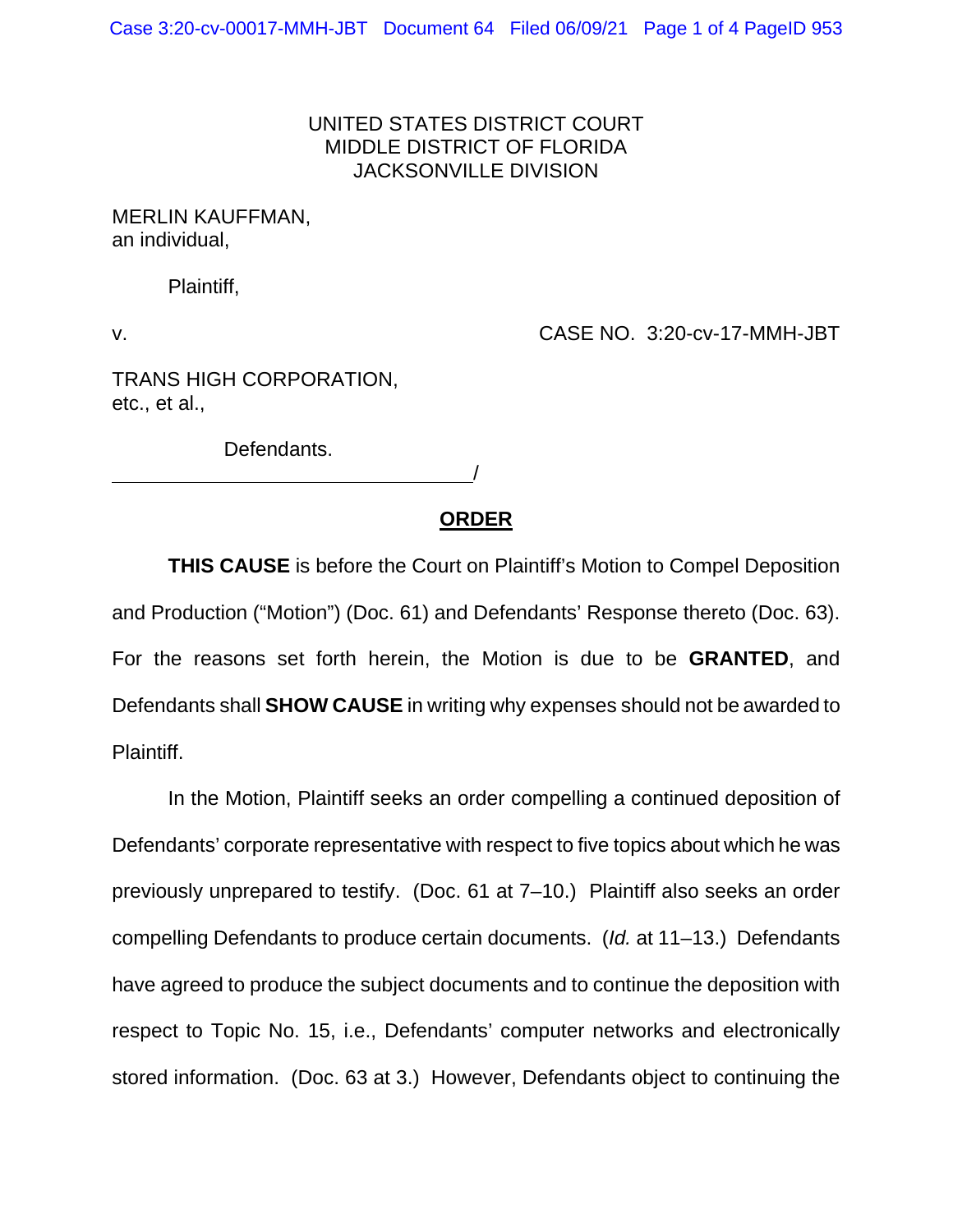deposition as to the other four topics in dispute. (*Id.* at 1–3.) Defendants argue that the testimony provided was sufficient and/or that the information sought should be obtained through written discovery.<sup>[1](#page-1-0)</sup> (*Id.*) The Court disagrees. As set forth below, Defendants' representative was unable to answer even basic questions regarding the four topics in dispute. In short, he was not adequately prepared to testify regarding these topics. [2](#page-1-1) 

For example, the representative admitted that he was unable to testify regarding Defendants' purchases and sales of domains as required by Topic No. 2. (*See* Doc. 61-3 at 48–50.) He was unsure of his own role with one Defendant, and unable to identify the officers and directors of that Defendant as required by Topic No. 4. (*See id.* at 14–15.) He was also unable to testify whether the relevant bylaws required board approval of certain transactions as required by Topic No. 5. (*See id.* at 122–23.) Finally, he was unable to recall whether minutes were taken at a board meeting held during the relevant time period as required by Topic No. 9. (*See id.* at 108–11.)

Therefore, the corporate representative deposition will be continued as to Topic Nos. 2, 4, 5, 9, and 15, and Defendants must produce all documents at issue in the Motion without objection. Defendants shall adequately prepare their

<sup>&</sup>lt;sup>1</sup> The discovery deadline of May 31, 2021 has now passed. (Doc. 55 at 1.)

<span id="page-1-1"></span><span id="page-1-0"></span> $2$  The Court previously explained what is required to adequately prepare a corporate representative for a deposition. (*See* Doc. 60 at 3–4.)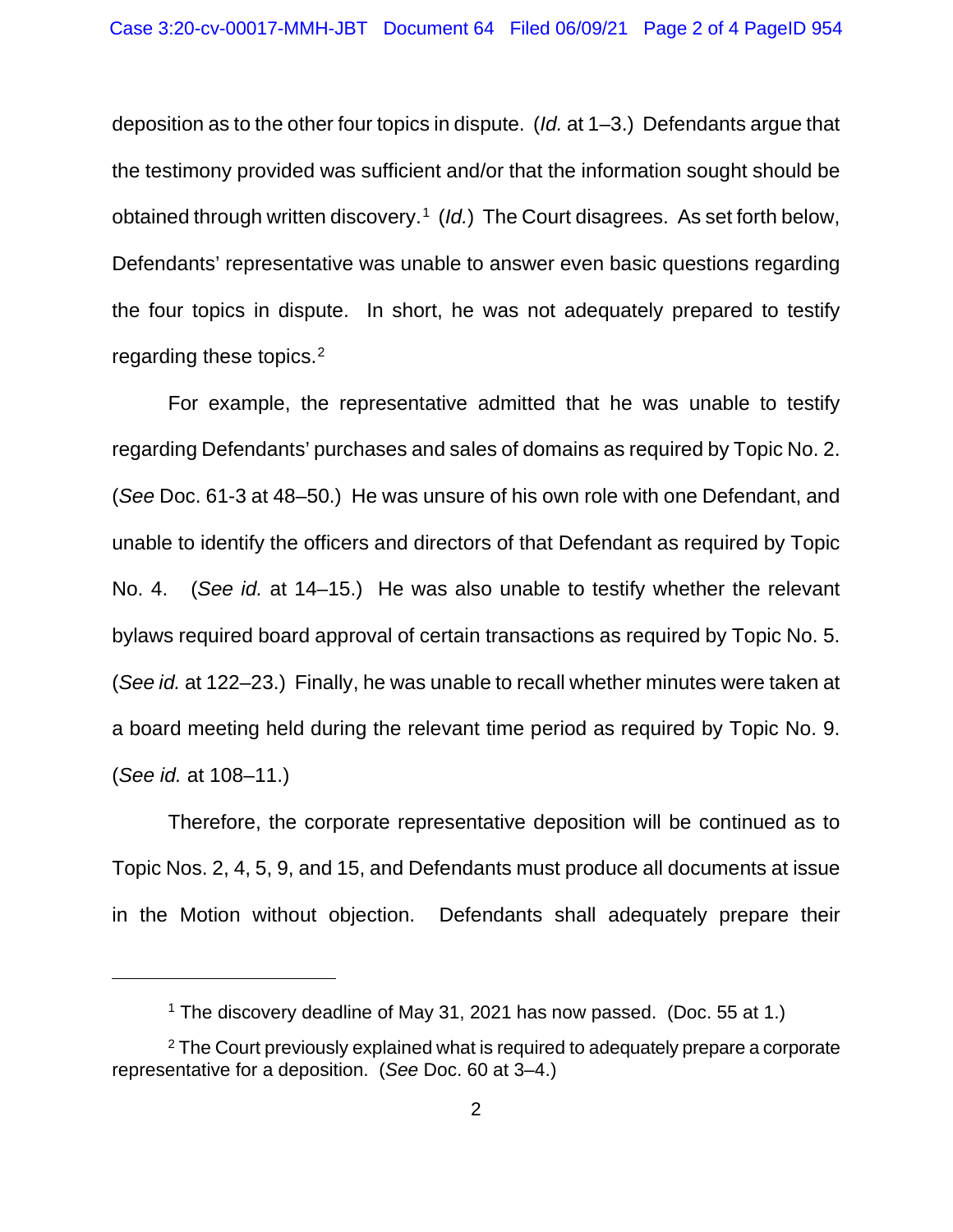representative to testify regarding each topic, and the failure to do so may result in the imposition of sanctions. *See Kartagener v. Carnival Corp.*, 380 F. Supp. 3d 1290, 1294 (S.D. Fla. 2019) ("If the designated deponent is unable to answer questions regarding the subject matter as to which [he] was selected to testify about, the corporation has failed to satisfy the requirements of Rule 30(b)(6) and is subject to sanctions.").

Regarding expenses, Federal Rule of Civil Procedure 37(a)(5)(A) provides:

If the motion [to compel] is granted - or if the disclosure or requested discovery is provided after the motion was filed - the court must, after giving an opportunity to be heard, require the party or deponent whose conduct necessitated the motion, the party or attorney advising that conduct, or both to pay the movant's reasonable expenses incurred in making the motion, including attorney's fees. But the court must not order this payment if:

(i) the movant filed the motion before attempting in good faith to obtain the disclosure or discovery without court action;

(ii) the opposing party's nondisclosure, response, or objection was substantially justified; or

(iii) other circumstances make an award of expenses unjust.

Therefore, Defendants must show cause in writing why Plaintiff should not be

awarded his reasonable expenses incurred in making the Motion pursuant to

Federal Rule of Civil Procedure 37(a)(5).